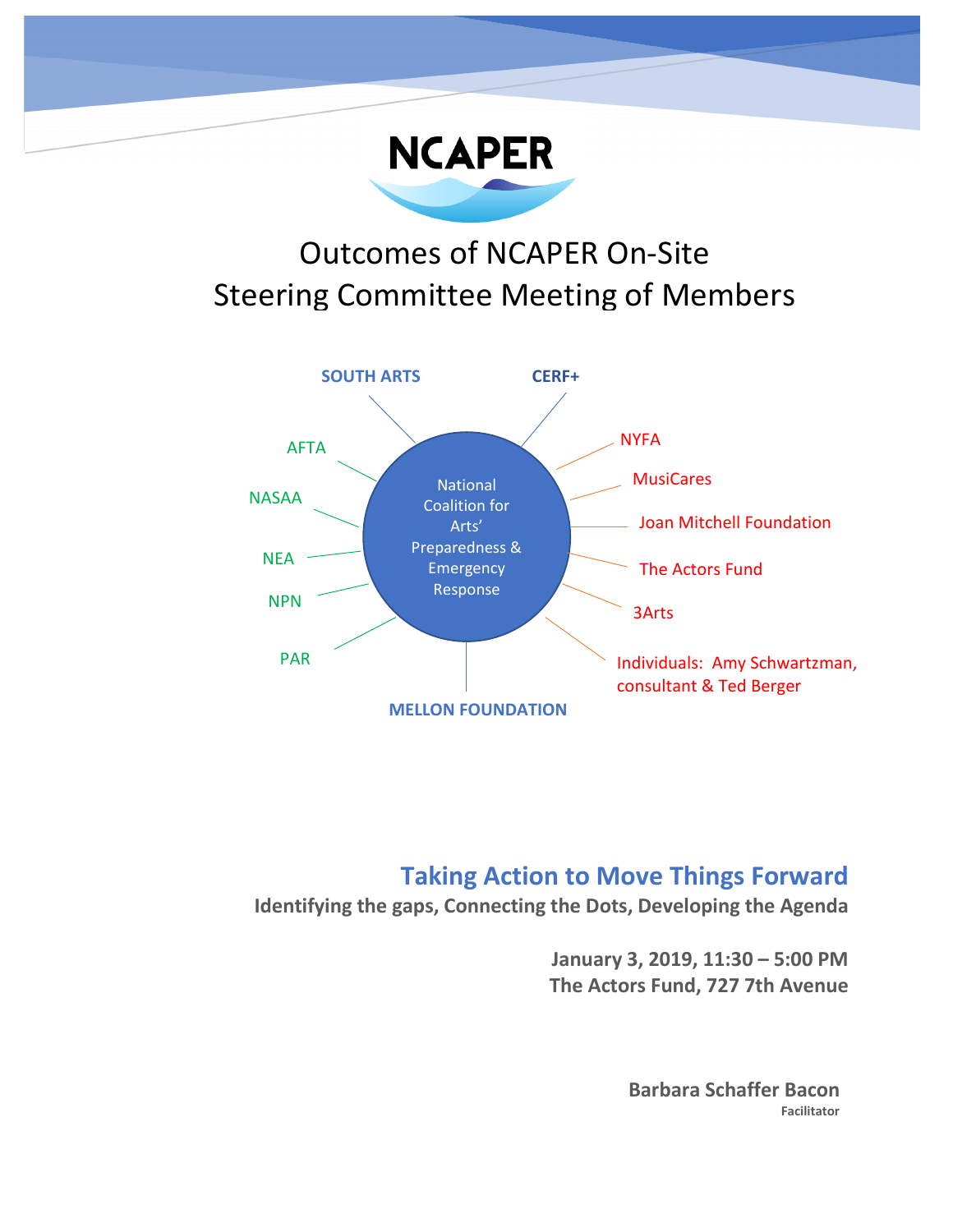| NCAPER STEERING COMMITTEE DISCUSSION GUIDE & NOTES                                                                                                                                                                                                                                                                                                                                                                                                                                                                                                                                                                                                                                                                                                                                                                                                                                                           |                                                                                                                                                                                                                                                      |  |  |  |
|--------------------------------------------------------------------------------------------------------------------------------------------------------------------------------------------------------------------------------------------------------------------------------------------------------------------------------------------------------------------------------------------------------------------------------------------------------------------------------------------------------------------------------------------------------------------------------------------------------------------------------------------------------------------------------------------------------------------------------------------------------------------------------------------------------------------------------------------------------------------------------------------------------------|------------------------------------------------------------------------------------------------------------------------------------------------------------------------------------------------------------------------------------------------------|--|--|--|
| <b>NCAPER</b><br><b>Mission, Goals and Core Work</b>                                                                                                                                                                                                                                                                                                                                                                                                                                                                                                                                                                                                                                                                                                                                                                                                                                                         | <b>Discussion Notes</b>                                                                                                                                                                                                                              |  |  |  |
| <b>WHAT</b><br>A coalition of national, regional, state and local arts organizations,<br>public agencies, and foundations the NCAPER helps<br>ensure that artists, arts/cultural organizations, cultural<br>funders, and arts businesses have the capacity and ability<br>to respond effectively to disasters and emergencies<br>affecting the arts and culture sector.<br>serve as the hub around which other arts response and<br>recovery entities - connect and align strategic operations.<br>advances the Arts Sector is an essential collaborator in<br>broader societal efforts for preparedness, emergency<br>response, and recovery to ensure the resilience of the<br>general community.                                                                                                                                                                                                          | Add: Arts, Culture and arts<br>businesses<br>What happened to the safety<br>net statement?<br>NCAPER is a proactive switching<br>station<br><b>NVOAD participation</b><br>Advances the role of the arts in<br>community recovery through<br>the arts |  |  |  |
| <b>WHO</b><br>NCAPER'S primary constituency is the existing arts<br>networks in the U.S. (arts service organizations; artist-<br>centered organizations and funders; the NEA, regional arts<br>organizations, state and local arts councils)<br>HOW: Planning, Networking and Education<br>Provide arts-sector-specific support preceding, during and<br>after disasters through a coordinated system of<br>communication and information sharing for arts<br>responders<br>support for the development, training, and ongoing<br>education of arts and artists-responders<br>support and advocacy for readiness during steady-state<br>times to increase resiliency and continuity of operations of<br>the arts sector.<br>relationships with providers in the emergency services<br>sector for improved disaster service delivery to Art Sector<br>educate emergency responders regarding the needs of the | Add: artists<br>Need to put NCAPER logo on<br><b>Steering Committee members</b><br>websites<br>Are these the top 5?<br>Add - working to develop local<br>networks<br>NCAPER should have an<br>AGENDA not a strategic plan                            |  |  |  |
|                                                                                                                                                                                                                                                                                                                                                                                                                                                                                                                                                                                                                                                                                                                                                                                                                                                                                                              | <b>January 3, 2019</b><br>arts community, through communications and materials<br>during steady-state (non-crisis) periods                                                                                                                           |  |  |  |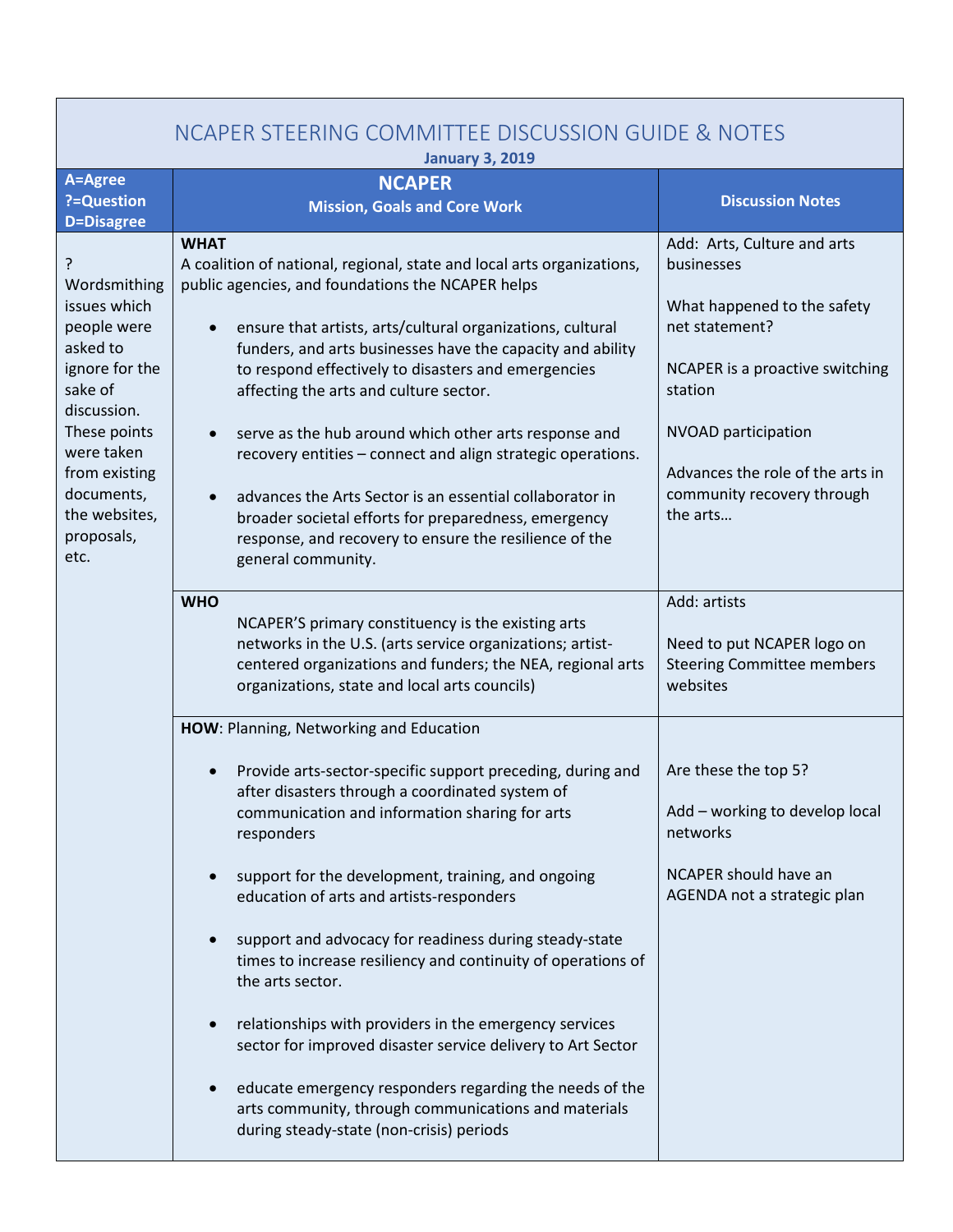| <b>Priority</b><br>$A = \uparrow$ high<br>M=medium<br>$D = \bigcup$ Low | <b>Mellon Capacity Building</b><br>Work defined in the 2018-2020 grant<br>(or previously planned)                                                                                                                                                                                                                                                                                                                                                                                                                                                            | <b>Notes</b>                                                                                                                                                                                                                                                                                                   |
|-------------------------------------------------------------------------|--------------------------------------------------------------------------------------------------------------------------------------------------------------------------------------------------------------------------------------------------------------------------------------------------------------------------------------------------------------------------------------------------------------------------------------------------------------------------------------------------------------------------------------------------------------|----------------------------------------------------------------------------------------------------------------------------------------------------------------------------------------------------------------------------------------------------------------------------------------------------------------|
| A                                                                       | <b>Infrastructure</b><br>Solidify coalition form with staff leadership<br>$\bullet$<br>Establish admin infrastructure<br>Adopt/test governance plan: steering and leadership roles;<br>membership; working groups and committees; decision<br>making<br>Pilot membership expansion<br>Future/sustainability                                                                                                                                                                                                                                                  | Staff hired, now need to update<br>the governance operating<br>model;<br>South Arts committed to being<br><b>NCAPER's fiscal agent</b><br>throughout the grant period,<br>may need to consider 501 (c)(3)<br>development in future.<br>Networks draw in participation<br>Expanding membership is a<br>priority |
| A                                                                       | Program<br><b>Communications and Dissemination</b><br>Website<br>Conference visibility<br>Promotional materials - for PR and membership<br>Tools/Guides with video tutorials<br>Cultural Placekeeping Guide (promote, assess,<br>create online tool)<br><b>Essential Guidelines for Arts Responders (promote)</b><br>Data Collection assessments for artists and arts<br>orgs (use, improve?)<br>Studio Protector adaptation for performing artists<br>(Case studies)<br><b>Support Responder Networks</b><br>Pilot Response Teams and protocols (projected) | Change to AGENDA<br>Tool Revenue plan needs to be<br>understood more clearly.<br>NEDCC maintains the tool and is<br>paid to do so, but NCAPER will<br>received revenue from<br>subscriptions beyond an agreed<br>upon point/level of<br>participation.                                                         |
| A                                                                       | <b>Education and Advocacy</b><br>Leverage point education/policy opportunities<br><b>Cross Sector Relationship building</b><br>Heritage Emergency Task force (non-member<br>participant)<br><b>Create Act education</b><br>Coalition member key activity in same period                                                                                                                                                                                                                                                                                      | Need to find new stakeholders<br>Local/state gov't<br>emergency<br>preparedness<br>Artists - e.g. AFTA<br>$\blacksquare$<br>working from ground up<br>Locally based<br>$\blacksquare$<br>foundations                                                                                                           |
|                                                                         | <b>Actors Fund</b><br><b>NPN</b><br>$\bullet$<br>$\bullet$<br><b>NYFA</b><br><b>NASAA</b><br><b>MusiCares</b><br><b>PAR</b><br><b>Joan Mitchell</b><br><b>South Arts</b><br><b>Arts Ready</b><br><b>AFTA</b><br>Cerf+<br><b>NEA</b><br>Studio protector<br>3Arts<br>Responder<br>network                                                                                                                                                                                                                                                                     |                                                                                                                                                                                                                                                                                                                |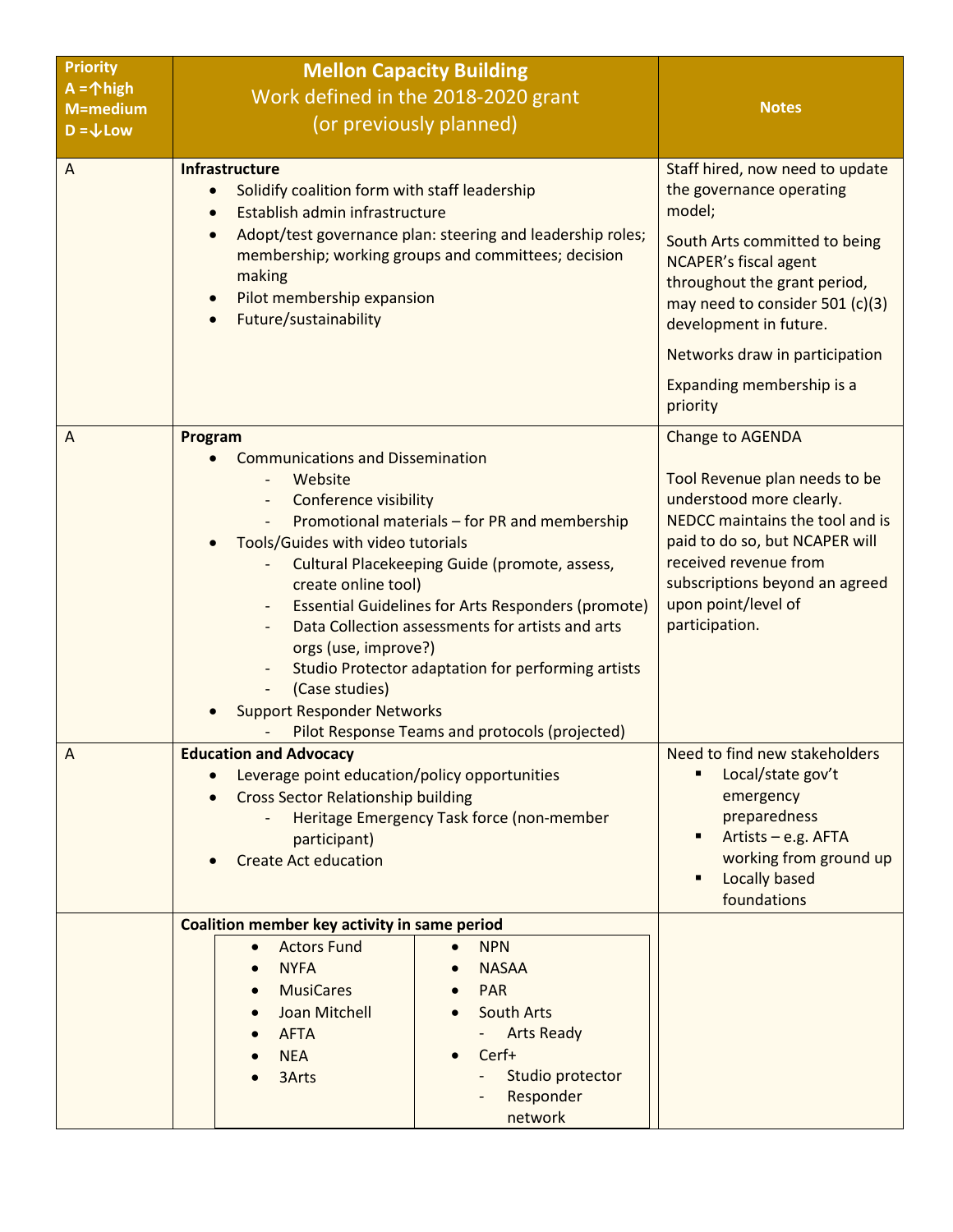## **Governance Going Forward**

**Review 2015 Governance Document**

## **Use space here or make notes on your copy of the Governance doc**

Note from Barbara Schaffer Bacon:

The governance document you are reviewing was approved by the Steering Committee in June 2015 after extensive development and review. However, much has changed and been learned as NCAPER and its members have responded to many new disasters. Also, the 3-year Mellon grant provides support for staff and resources for infrastructure and capacity building. It is time for a fresh review and NCAPER has the benefit of having both founding members and new members and six months of staffing on the ground. These can all inform our review.

Here are some things that stood out and should be considered:

- Composition of the steering committee is well defined and probably on target.
- There are some incongruities regarding terms of service and the intent for rotations and attention to diversity.
- With staff now in place, the responsibilities of the co-chairs can be adjusted
- The need for a formal advisory council versus recognized partners and advisors should be reviewed.
- Except that working groups are not called committees, the operating framework described is very "standing committee" like. In some cases, could ad-hoc groups be formed for a purpose and disbanded when the work is accomplished?

Members were asked to keep in mind a coalition, rather than a "501 C3" mindset during individual review & group discussion.

| Steering Committee Basics: role, composition, membership requirements,<br>responsibilities, appointment and terms                                   | Amy Schwartzman and<br>Lynn Dates will review the<br>existing document and<br>present their findings and                                                    |  |
|-----------------------------------------------------------------------------------------------------------------------------------------------------|-------------------------------------------------------------------------------------------------------------------------------------------------------------|--|
| Staff, Steering Committee, and Co-chair Synergy: roles, responsibilities,<br>job descriptions*                                                      | suggestions to the steering<br>committee.                                                                                                                   |  |
| *see Job Descriptions                                                                                                                               | <b>BSB added that it is a</b><br>cumbersome document                                                                                                        |  |
| Advisors, working groups and task forces<br>Program: ad-hoc or project-based groups/teams*<br>Communications: ad-hoc or project-based groups/teams* | that is in the past and that<br>a review should be done<br>with that in mind.                                                                               |  |
| Standing Committees: What's needed?<br>Finance<br>Executive (Co-Chairs +)<br>Membership<br>Governance                                               | Working groups were set-<br>up; each was asked to<br>create its "tasks &<br>responsibilities" for<br>dissemination to the                                   |  |
| * Individuals or advisory teams; leading or advising staff                                                                                          | steering committee as a                                                                                                                                     |  |
| Decision making, budget oversight, policy and protocols                                                                                             | whole and to operate<br>without reliance on staff<br>help. It was decided that<br>colleagues outside of<br>NCAPER could be included<br>within these working |  |
| <b>NCAPER Membership (Mollie)</b>                                                                                                                   |                                                                                                                                                             |  |
| <b>Capacity and sustainability</b><br><b>Future Funding</b>                                                                                         | groups or committees<br>depending on the need.                                                                                                              |  |
|                                                                                                                                                     |                                                                                                                                                             |  |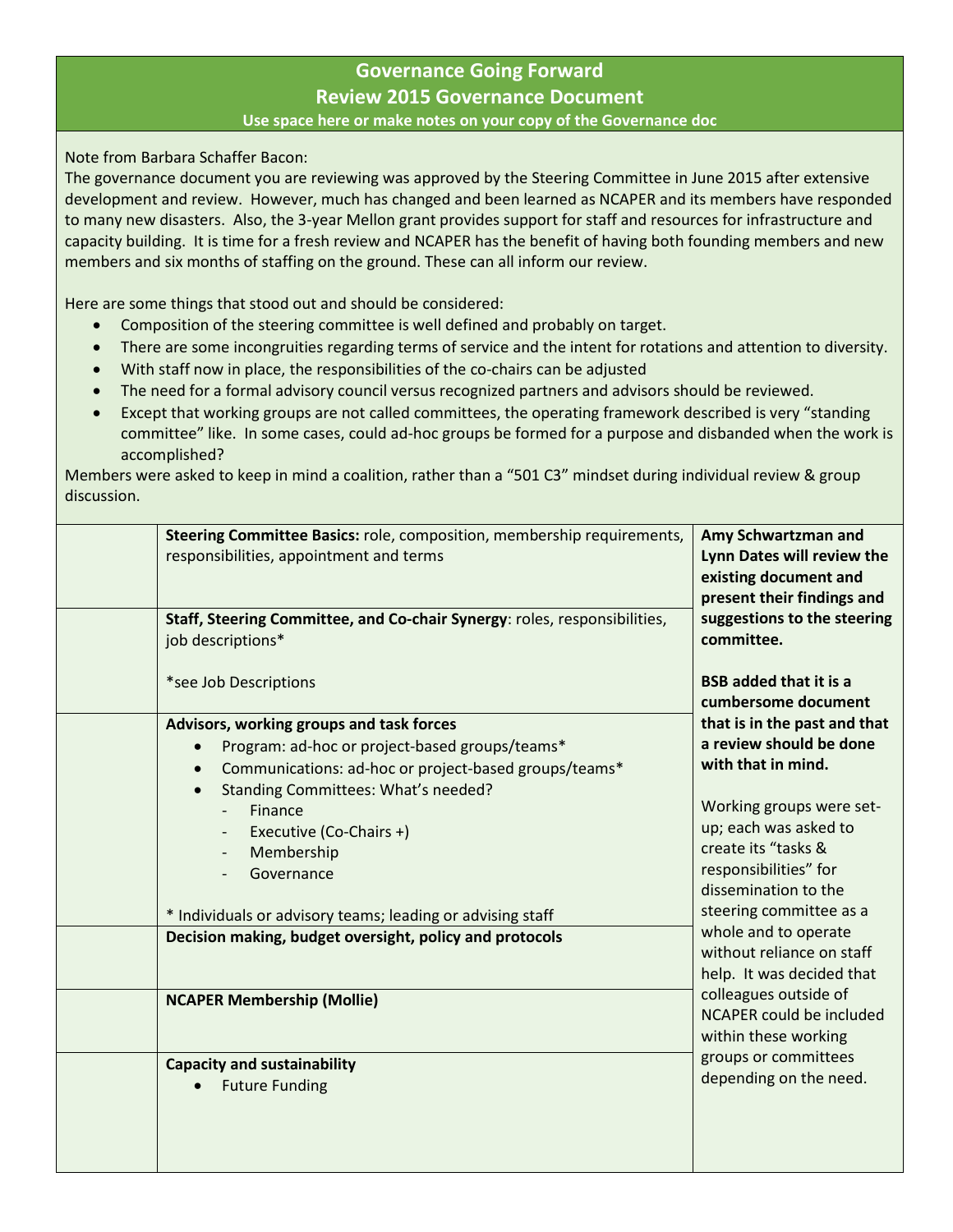| Work Groups as of 1/3/19                                                                                     |                                               |  |
|--------------------------------------------------------------------------------------------------------------|-----------------------------------------------|--|
| Unassigned members are asked to declare their interest in<br>serving on one of the following working groups: |                                               |  |
| Membership                                                                                                   | Suzanne Wise, Chr.                            |  |
|                                                                                                              | <b>Mollie Quinlan-Hayes</b>                   |  |
|                                                                                                              | Eddie Torres $(GIA)$ – to be invited          |  |
|                                                                                                              | Mitch Menchaca (Phoenix Arts) – to be invited |  |
|                                                                                                              | <b>Stephanie Atkins</b>                       |  |
|                                                                                                              | Jan Newcomb                                   |  |
| Transition                                                                                                   | Ted Berger                                    |  |
|                                                                                                              | <b>Barbara Davis</b>                          |  |
|                                                                                                              | Mollie Quinlan-Hayes, Chr.                    |  |
|                                                                                                              | Barbara Schaffer Bacon - has accepted         |  |
|                                                                                                              | Jan Newcomb                                   |  |
| Agenda (formerly                                                                                             | <b>Tom Clareson</b>                           |  |
| Programs)                                                                                                    | <b>Ruby Lopez Harper</b>                      |  |
|                                                                                                              | Jennifer Leff                                 |  |
|                                                                                                              | Cornelia Carey                                |  |
|                                                                                                              | Jan Newcomb                                   |  |
| <b>Governance Review</b>                                                                                     | Amy Schwartzman, Chr.                         |  |
|                                                                                                              | Lynn Dates                                    |  |
| <b>Fundraising</b>                                                                                           | Susie Surkamer, Chr.                          |  |
|                                                                                                              | <b>Tom Simplot</b>                            |  |
| Marketing/Communications                                                                                     | Mirielle Clifford. Chr.                       |  |
|                                                                                                              | <b>Andi Mathis</b>                            |  |
|                                                                                                              | <b>Rose Parisi</b>                            |  |
|                                                                                                              | Lynn Dates                                    |  |
|                                                                                                              |                                               |  |